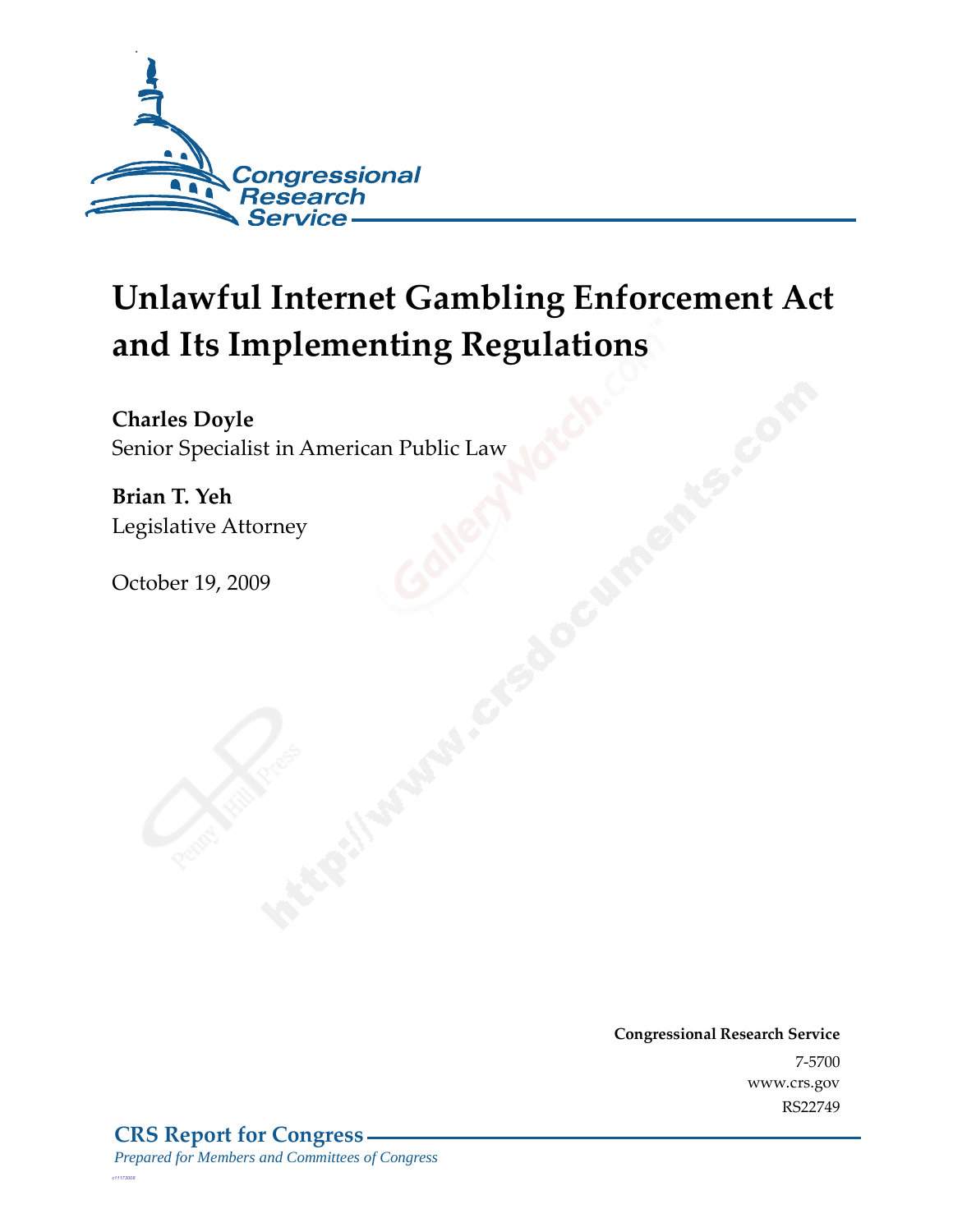## **Summary**

.

The Unlawful Internet Gambling Enforcement Act (UIGEA) seeks to cut off the flow of revenue to unlawful Internet gambling businesses. It outlaws receipt of checks, credit card charges, electronic funds transfers, and the like by such businesses. It also enlists the assistance of banks, credit card issuers and other payment system participants to help stem the flow. To that end, it authorizes the Treasury Department and the Federal Reserve System (the Agencies), in consultation with the Justice Department, to promulgate implementing regulations. Proposed regulations were announced with a comment period that ended on December 12, 2007, 72 *Fed. Reg.* 56680 (October 4, 2007). After taking into consideration the public comments on the proposed rule, the Agencies adopted a final rule implementing the provisions of the UIGEA, 73 *Fed. Reg.* 69382 (November 18, 2008); the rule is effective January 19, 2009, with a compliance date of December 1, 2009.

The final rule substantially resembles the proposed rule, with several modifications in response to public comments. It addresses the feasibility of identifying and interdicting the flow of illicit Internet gambling proceeds in five payment systems: card systems, money transmission systems, wire transfer systems, check collection systems, and the Automated Clearing House (ACH) system. It suggests that, except for financial institutions that deal directly with illegal Internet gambling operators, tracking the flow of revenue within the wire transfer, check collection, and ACH systems is not feasible at this point. It therefore exempts them from the regulations' requirements. It charges those with whom illegal Internet gambling operators may deal directly within those three systems, and participants in the card and money transmission systems, to adopt policies and procedures to enable them to identify the nature of their customers' business, to employ customer agreements barring tainted transactions, and to establish and maintain remedial steps to deal with tainted transactions when they are identified. The final rule provides nonexclusive examples of reasonably designed policies and procedures to prevent restricted transactions. The rule also explains why the Agencies rejected a check-list-of-unlawful-Internetgambling-operators approach, asserting that such a list of businesses would not be practical, efficient, or effective in preventing unlawful Internet gambling. Rather, the Agencies argued that flexible, risk-based due diligence procedures conducted by participants in the payment systems, in establishing and maintaining commercial customer relationships, is the most effective method to prevent or prohibit the restricted transactions.

Several bills have been introduced in the  $111<sup>th</sup>$  Congress related to Internet gambling. H.R. 2266 (Reasonable Prudence in Regulation Act) would delay the implementation of the UIGEA regulations by one year, establishing an effective date of December 1, 2010. H.R. 2267 (Internet Gambling Regulation, Consumer Protection, and Enforcement Act) would establish a federal licensing program, administered by the Treasury Department, under which Internet gambling companies may lawfully operate and accept bets or wagers from individuals located in the United States. H.R. 2268 (Internet Gambling Regulation and Tax Enforcement Act of 2009) would establish a licensing fee regime within the Internal Revenue Code for Internet gambling operators. S. 1597 (Internet Poker and Game of Skill Regulation, Consumer Protection, and Enforcement Act of 2009) would create a federal licensing program similar to that of H.R. 2267, except that the permitted Internet gambling operations would be limited to those that offer online games "in which success is predominantly determined by the skill of the players, including poker, chess, bridge, mah-jong, and backgammon."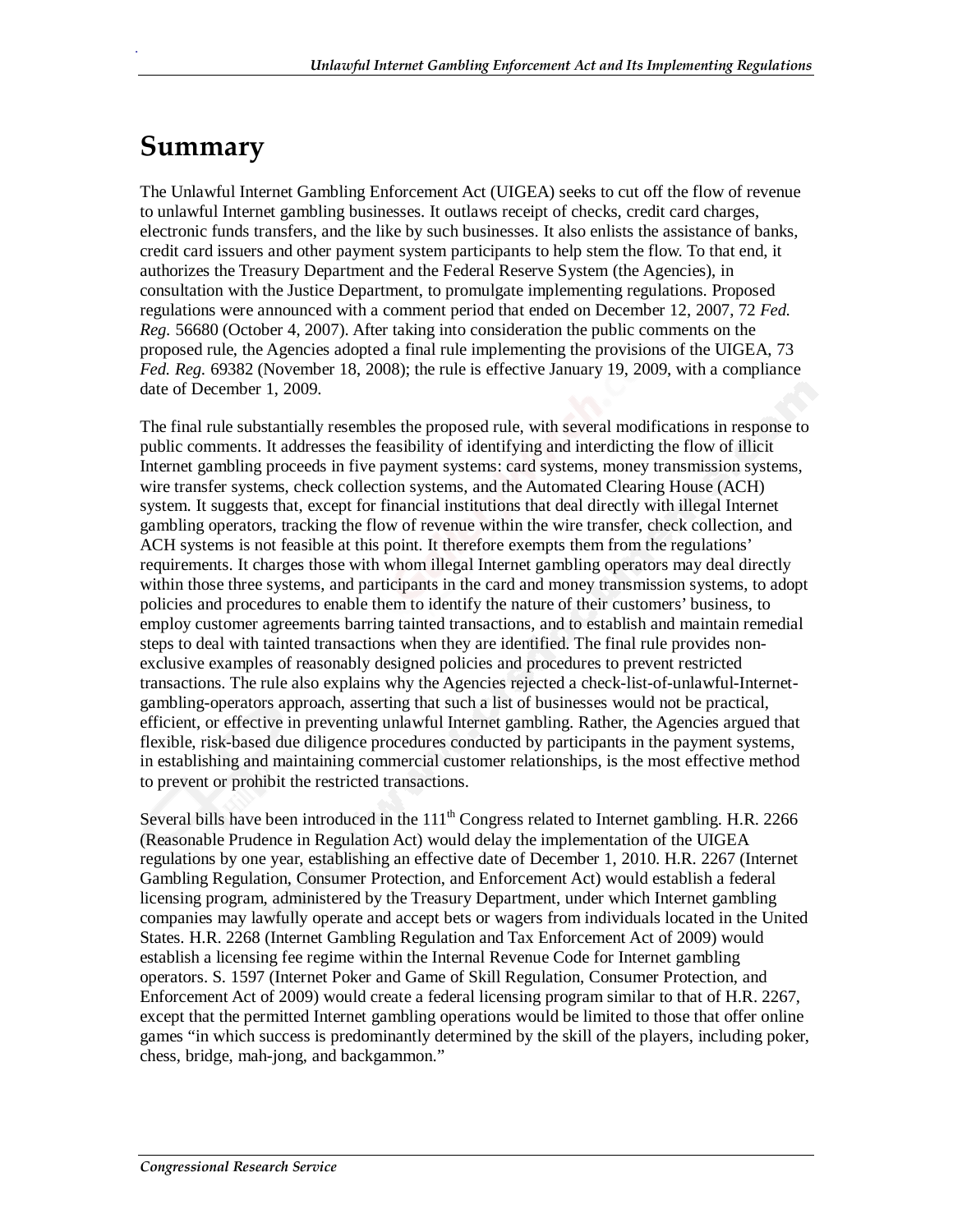## **Contents**

.

| Internet Poker and Game of Skill Regulation, Consumer Protection, and Enforcement | <b>Contract Contract</b> |
|-----------------------------------------------------------------------------------|--------------------------|
|                                                                                   |                          |
|                                                                                   |                          |

## **Contacts**

|--|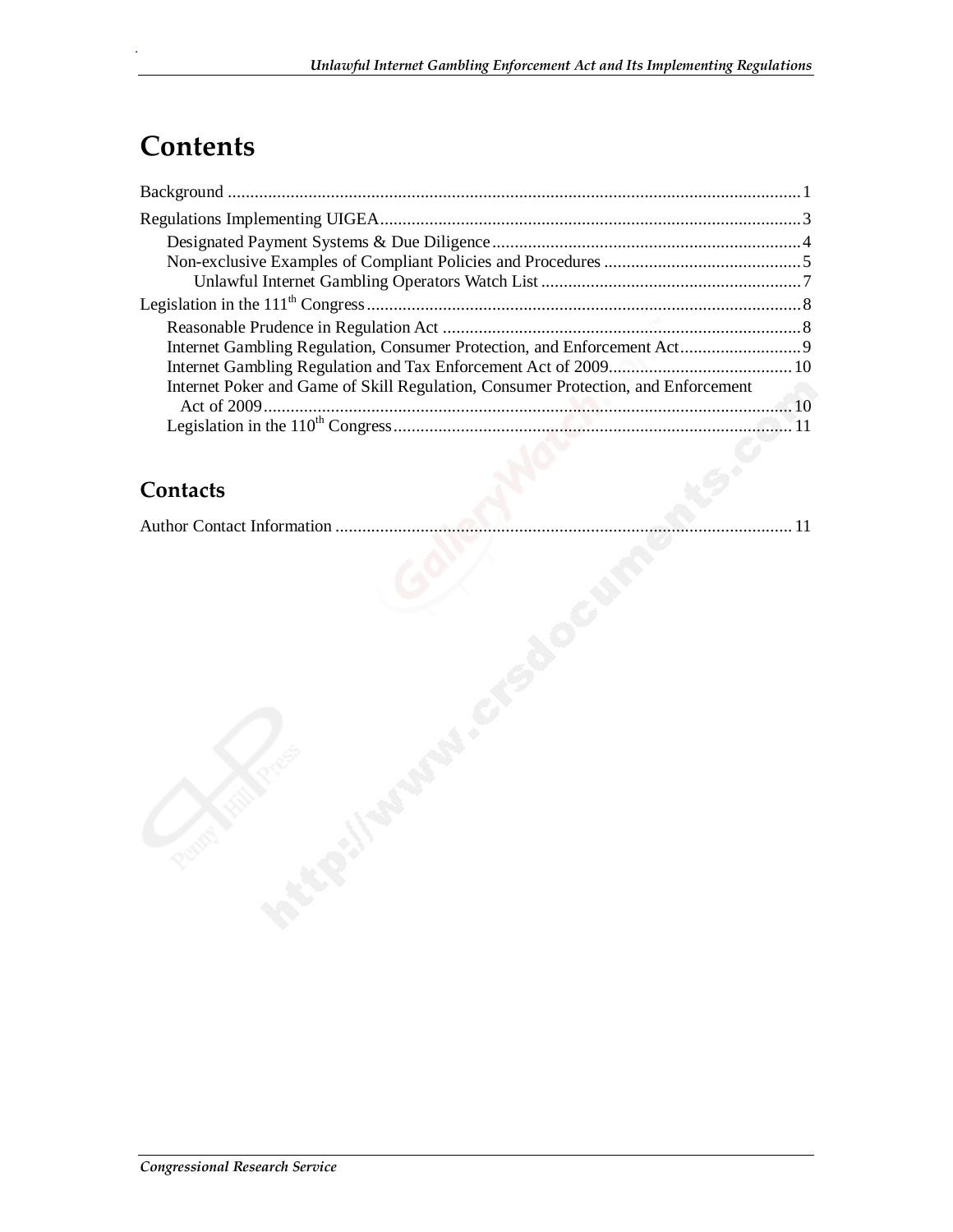## **Background**

.

Passage of the Unlawful Internet Gambling Enforcement Act (UIGEA) in 2006 as Title VIII of the SAFE Port Act<sup>1</sup> represented the culmination of legislative consideration that began with the recommendations of the National Gambling Commission.<sup>2</sup>

UIGEA prohibits gambling-related businesses from accepting checks, credit card charges, electronic transfers, and similar payments in connection with unlawful Internet gambling.<sup>3</sup> Anyone who violates this prohibition of UIGEA is subject to a criminal fine of up to \$250,000 (or \$500,000 if the defendant is an organization), imprisonment of up to five years, or both.<sup>4</sup> In addition, upon conviction of the defendant, the court may enter a permanent injunction enjoining the defendant from making bets or wagers "or sending, receiving, or inviting information assisting in the placing of bets or wagers."<sup>5</sup> The Attorney General of the United States or a state attorney general may bring civil proceedings to enjoin a transaction that is prohibited under  $UIGEA.<sup>6</sup>$ 

As a consequence of UIGEA and Department of Justice enforcement efforts, NETeller, which reportedly processed more than \$10 billion in gambling proceeds between U.S. customers and offshore Internet gambling business from 1999 to 2007, entered into a deferred prosecution agreement under which it agreed to discontinue U.S. operations, cooperate with investigators, and to pay the U.S. \$136 million in sanctions and to return an additional \$96 million to U.S. customers.<sup>7</sup> Several offshore Internet gambling companies have apparently sought similar agreements.<sup>8</sup> A number of large banking institutions, which underwrote the initial public offers for offshore Internet gambling companies on the London stock exchange, have been the targets of grand jury subpoenas as well.<sup>9</sup>

1

6 31 U.S.C. § 5365.

<sup>7</sup> "Neteller to Pay Dollars 136m Gambling Penalty," *Financial Times USA* at 16 (July 19, 2007).

<sup>1</sup> P.L. 109-347, 120 Stat. 1952 (31 U.S.C. 5361-5367) (2006).

<sup>2</sup> National Gambling Impact Study Commission, *Final Report* at 5-12 (1999). Earlier related CRS Reports include CRS Report RS22418, *Internet Gambling: Two Approaches in the 109<sup>th</sup> Congress*, from which some of this report is drawn, and CRS Report RS21487, *Internet Gambling: A Sketch of Legislative Proposals in the 108th and 109th Congresses*, which includes a more extensive discussion of the legislation's evolution.

 $3$  31 U.S.C. § 5363. UIGEA's prohibition applies to anyone "engaged in the business of betting or wagering;" however, it expressly excludes from the definition of the term "business of betting or wagering" the services of a financial intermediary or Internet service provider that may be used in connection with the unlawful bet. 31 U.S.C. § 5362(2); *see* Interactive Media Entm't & Gaming Ass'n v. AG of the United States, 2009 U.S. App. LEXIS 19591, \*2-3 n.1 (3d Cir. 2009).

 $4$  31 U.S.C. § 5366(a).

 $5$  31 U.S.C. § 5366(b).

<sup>&</sup>lt;sup>8</sup> *Id.*; "Sportingbet Cuts Deal," *Express on Sunday* at 7 (August 5, 2007) ("Sportingbet is now following the lead of rivals PartyGaming and 888 Holdings which started talks with the United States Attorney's Office ... in a bid to remove the threat of any criminal proceedings."); Eric Pfanner, "A New Chance for Online Gambling in the U.S.," *New York Times* (April 27, 2009) ("This month, PartyGaming agreed to a \$105 million settlement with the U.S. attorney's office in New York, involving the period before 2006, when it acknowledged that its activities had been 'contrary to certain U.S. laws.' In turn, the U.S. authorities agreed not to prosecute the company, which is listed on the London Stock Exchange, or its executives.").

<sup>9</sup> Andrew Ross Sorkin and Stephanie Saul, "Gambling Subpoenas on Wall St," *New York Times,* at C1 (January 22, 2007).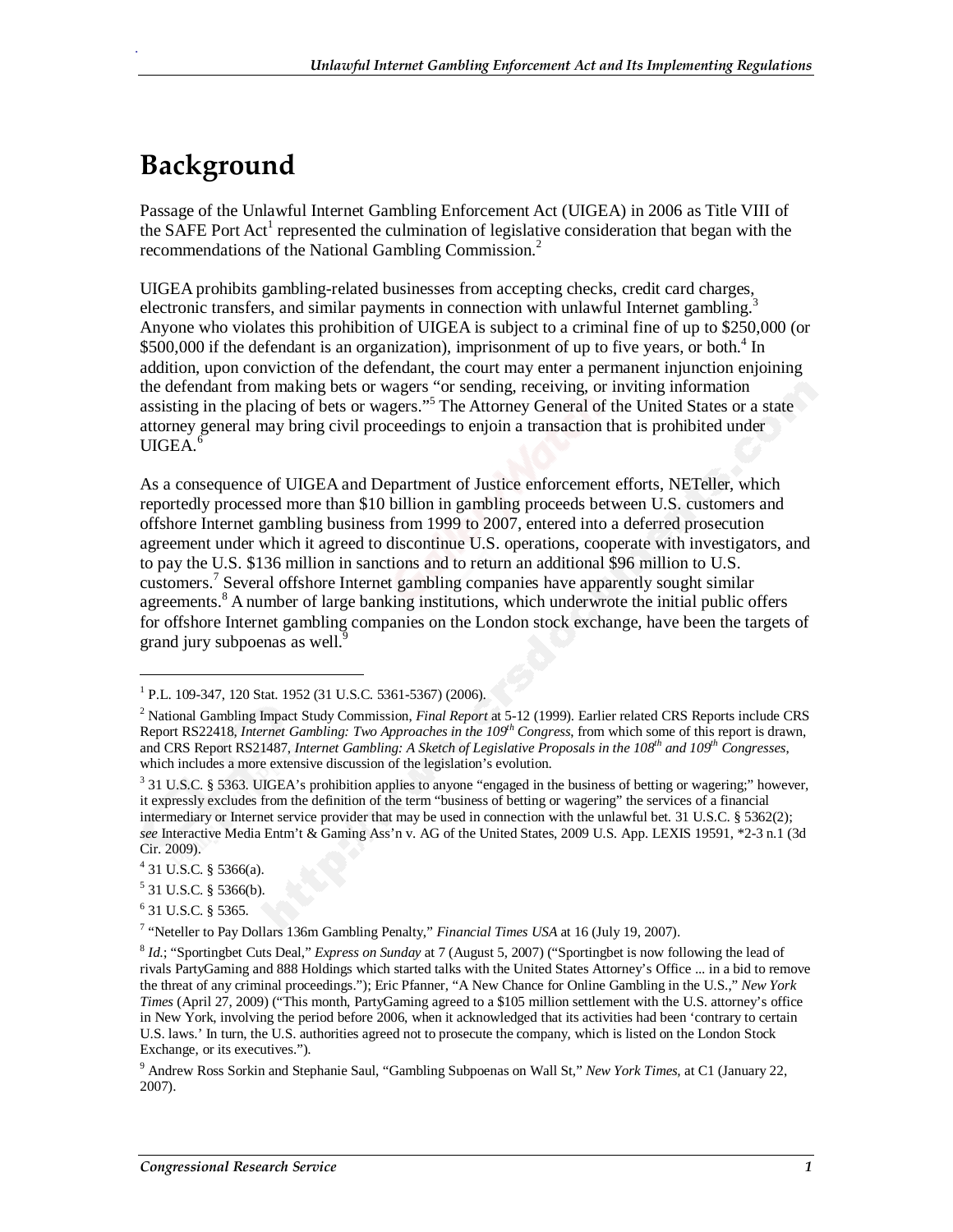UIGEA's definition of "unlawful Internet gambling" does not specific what gambling activity is illegal; rather; the statute relies on underlying federal or state gambling laws to make that determination:

The term "unlawful Internet gambling" means to place, receive, or otherwise knowingly transmit a bet or wager by any means which involves the use, at least in part, of the Internet where such bet or wager is unlawful under any applicable Federal or State law in the State or Tribal lands in which the bet or wager is initiated, received, or otherwise made.<sup>10</sup>

However, this statutory definition expressly *exempts* lawful intrastate and intratribal Internet gambling operations that feature age and location verification requirements imposed as a matter of law.11 UIGEA further defines the term "bet or wager" to mean "the staking or risking by any person of something of value upon the outcome of a contest of others, a sporting event, or a game subject to chance, upon an agreement or understanding that the person or another person will receive something of value in the event of a certain outcome."<sup>12</sup> The statutory definition includes lottery participation, gambling on athletic events, and information relating to financing a gambling account, but a "bet or wager" does *not* include the following:

- securities transactions:
- commodities transactions;
- over-the-counter derivative instruments;
- indemnity or guarantee contracts;
- insurance contracts:
- bank transactions (transactions with insured depository institutions);
- games or contests in which the participants do not risk anything but their efforts; or
- certain fantasy or simulation sports contests. $^{13}$

UIGEA leaves in place questions as to the extent to which the Interstate Horseracing Act curtails the reach of other federal laws, $14$  an issue that was at the center of World Trade Organization (WTO) litigation.<sup>15</sup> The statute instructs the Secretary of the Treasury and the Board of Governors

1

 $10$  31 U.S.C. § 5362(10)(A).

<sup>&</sup>lt;sup>11</sup> 31 U.S.C. § 5362(10)(B), (C) (The state law or regulation, or tribal ordinance, resolution, or tribal-state compact, must include "age and location verification requirements reasonably designed to block access to minors and persons located" out of such state or out of the applicable tribal lands.).

 $12$  31 U.S.C. § 5362(1)(A).

 $13$  31 U.S.C. § 5362(1)(B)-(E).

<sup>&</sup>lt;sup>14</sup> 31 U.S.C. § 5362(10)(D)(iii). The Justice Department and certain members of the horse racing industry disagree over the extent to which the Horseracing Act amends the coverage of the Wire Act that outlaws the interstate transmission by wire of certain information related to gambling. UIGEA denies that its provisions are intended to resolve the dispute.

<sup>15</sup> *See e.g.*, *Don't Bet on the United States's Internet Gambling Laws: The Tension Between Internet Gambling Legislation and World Trade Organization Commitments*, 2007 COLUMBIA BUSINESS LAW REVIEW 439. In the WTO dispute, Caribbean nation Antigua and Barbuda ("Antigua") argued that the United States discriminates against foreign Internet gambling operators while permitting domestic, online gambling on horse racing, in violation of U.S. market access commitments under the General Agreement on Trade in Services treaty. Antigua won its case before the WTO, and on December 21, 2007, a WTO arbitration report determined that Antigua had suffered \$21 million in damages (continued...)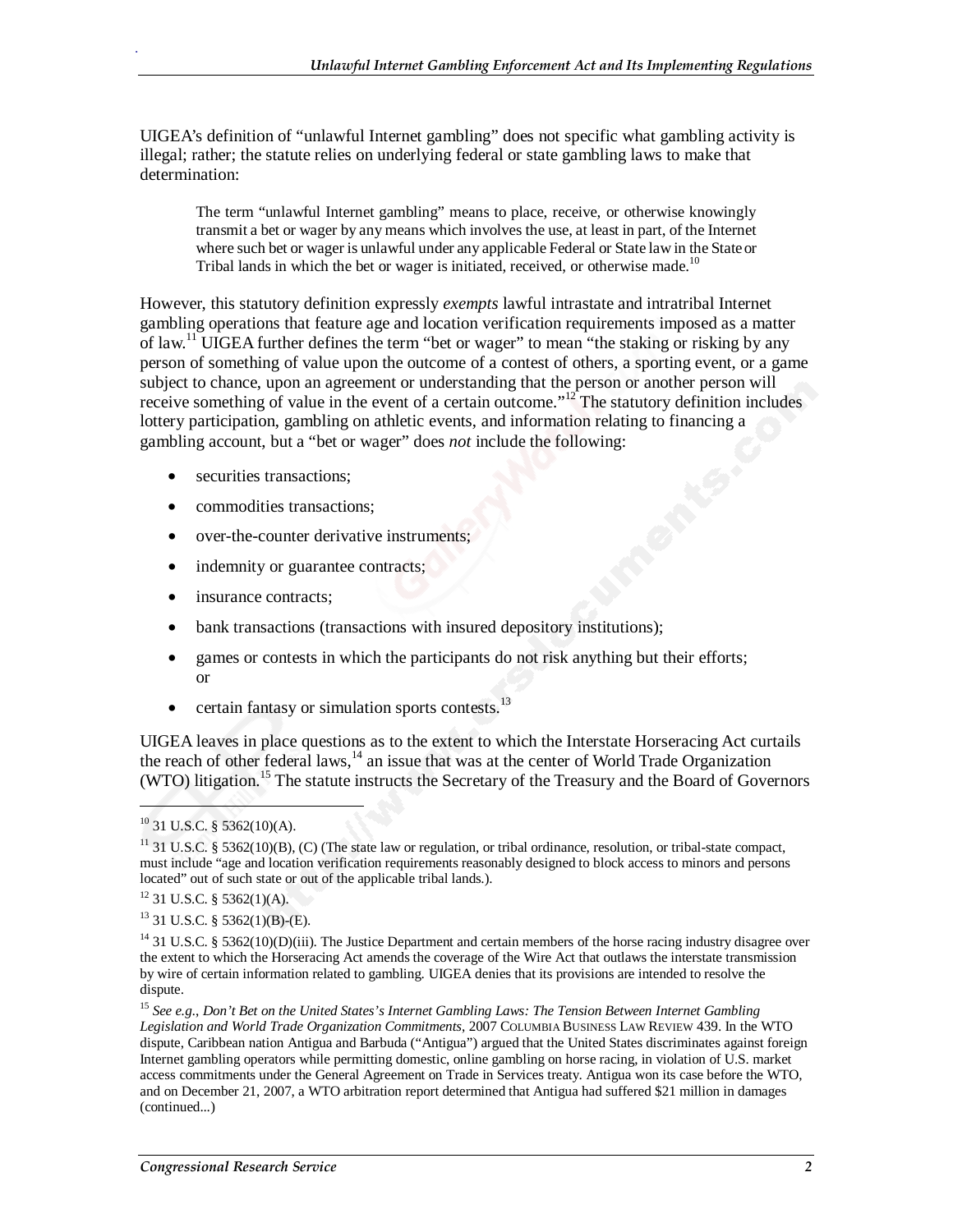of the Federal Reserve, in consultation with the Attorney General, to issue implementing regulations within 270 days of passage.<sup>16</sup>

On September 1, 2009, a federal appeals court ruled that UIGEA is not unconstitutionally vague.<sup>17</sup> The Interactive Media Entertainment & Gaming Association had filed a lawsuit alleging that UIGEA was facially unconstitutional, and sought to enjoin the enforcement of the Act and its regulations. The U.S. Court of Appeals for the Third Circuit disagreed with Interactive's assertion that UIGEA was void for vagueness because of the lack of an "ascertainable and workable definition" of the statutory phrase "unlawful Internet gambling":

The Supreme Court has explained that a statute is unconstitutionally vague if it "fails to provide a person of ordinary intelligence fair notice of what is prohibited, or is so standardless that it authorizes or encourages seriously discriminatory enforcement." United States v. Williams, 128 S. Ct. 1830, 1845, 170 L. Ed. 2d 650 (2008).... We reject Interactive's vagueness claim. The Act prohibits a gambling business from knowingly accepting certain financial instruments from an individual who places a bet over the Internet if such gambling is illegal at the location in which the business is located or from which the individual initiates the bet. 31 U.S.C. §§ 5362(10)(A), 5363. Thus, the Act clearly provides a person of ordinary intelligence with adequate notice of the conduct that it prohibits.<sup>18</sup>

The appellate court noted that UIGEA "itself does not make any gambling activity illegal," but rather, the definition of "unlawful Internet gambling" references federal and state laws related to gambling.<sup>19</sup> Therefore, the court suggested that "to the extent that [there is] a vagueness problem, it is not with the Act, but rather with the underlying state law."<sup>20</sup>

## **Regulations Implementing UIGEA**

UIGEA calls for regulations that require "each designated payment system, and all participants therein, to identify and block or otherwise prevent or prohibit restricted transactions through the establishment of policies and procedures" reasonably calculated to have that result, 31 U.S.C. 5364(a). On October 4, 2007, the Board of Governors of the Federal Reserve System and the Treasury Department (the Agencies) issued proposed regulations implementing UIGEA, 72 *Fed. Reg.* 56680. The proposal invited commentators to suggest alternatives and critiques before the close of the comment period on December 12, 2007. The proposal offered to exempt substantial activities in those payment systems in which tracking is not possible now and in which it may

 $\overline{\phantom{a}}$ 

.

 $^{19}$  *Id.* at \*11-12.

<sup>(...</sup>continued)

annually. The WTO arbitrator ruled that Antigua may request authorization to suspend a maximum of \$21 million annually in obligations owed to the United States under the WTO Agreement on Trade-Related Aspects of Intellectual Property Rights. (In other words, Antigua could infringe the rights of U.S. holders of copyrights, trademarks, and patents, up to \$21 million a year.) Decision by the Arbitrator, Recourse to Arbitration by the United States for Arbitration under Article 22.6 of the DSU, United States—Measures Affecting the Cross-Border Supply of Gambling and Betting Services, WT/DS285/ARB (December 21, 2007). For more information on this case, *see* CRS Report RL32014, *WTO Dispute Settlement: Status of U.S. Compliance in Pending Cases*, by Jeanne J. Grimmett. 16 31 U.S.C. § 5364.

<sup>&</sup>lt;sup>17</sup> Interactive Media Entm't & Gaming Ass'n v. AG of the United States, 2009 U.S. App. LEXIS 19591 (3d Cir. 2009). <sup>18</sup> *Id.* at \*7.

 $^{20}$  *Id.* at \*11.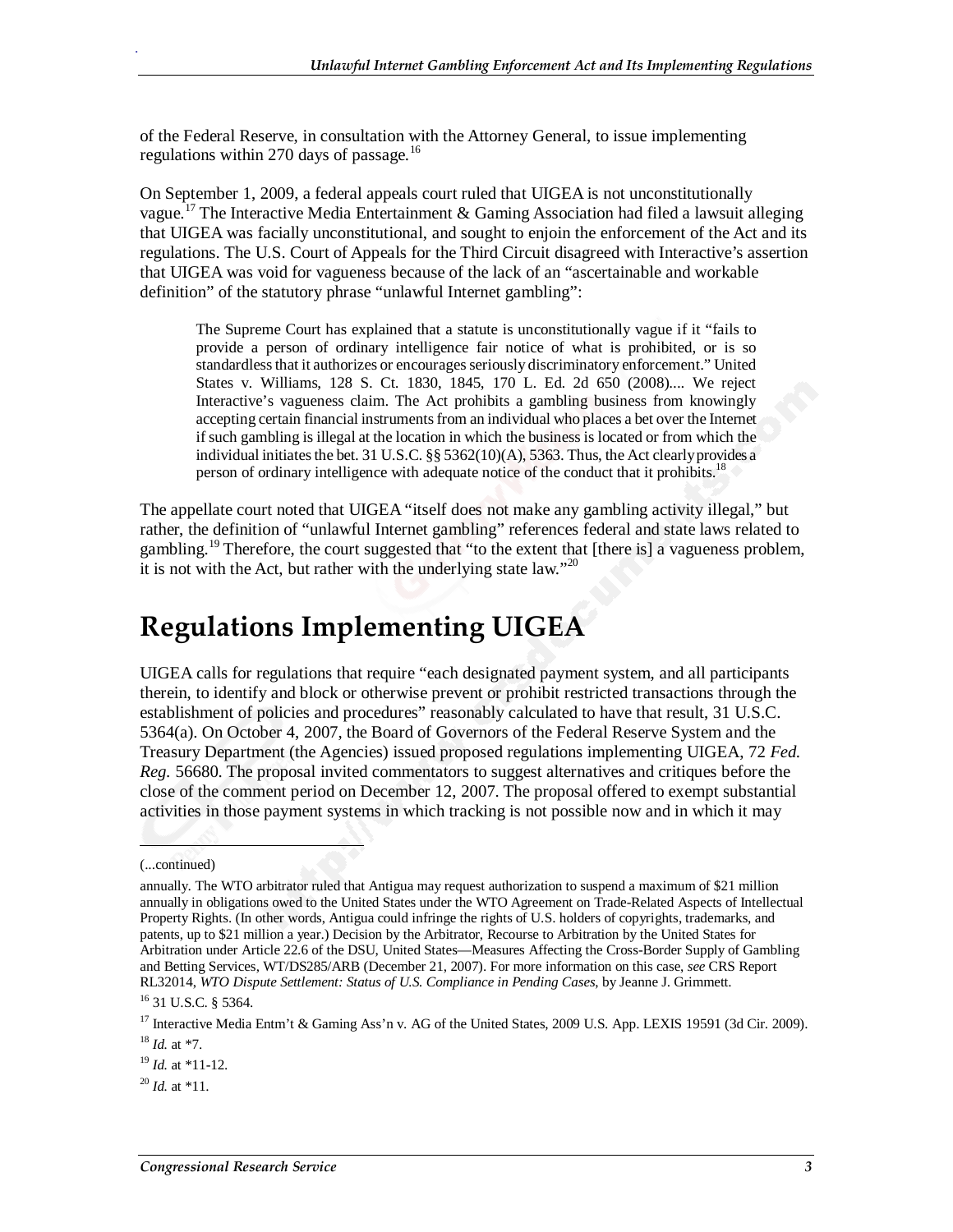ultimately not be feasible. It also noted that the two Agencies felt that they have no authority to compel payment system participants to serve lawful Internet gambling operators.<sup>21</sup> After taking into consideration the public comments on the proposed rule and consulting with the Department of Justice (as required by the UIGEA), the Agencies adopted a final rule implementing the provisions of the UIGEA, 73 *Fed. Reg.* 69382 (November 18, 2008); the rule is effective January 19, 2009, with a compliance date of December 1, 2009.

### **Designated Payment Systems & Due Diligence**

The final rule identifies five relevant payment systems that could be used in connection with, or to facilitate, the "restricted transactions" used for Internet gambling: Automated Clearing House System (ACH), card systems, check collection systems, money transmitting business, and wire transfer systems, new 31 C.F.R. §132.3. The rule defines a "restricted transaction" to mean any transactions or transmittals involving any credit, funds, instrument, or proceeds that the UIGEA prohibits any person engaged in the business of betting or wagering from knowingly accepting, in connection with the participation of another person in unlawful Internet gambling, new 31 C.F.R. §132.2(y). However, the rule does *not* provide a more specific definition of the term "unlawful Internet gambling;" instead, it restates the UIGEA's definition.<sup>22</sup>

While the Agencies expect that card systems will find that using a merchant and transaction coding system is "the method of choice" to identify and block restricted transactions, the Agencies felt that the most efficient way for other designated payment systems to comply with the UIGEA is through "adequate due diligence by participants when opening accounts for commercial customers to reduce the risk that a commercial customer will introduce restricted transactions into the payment system in the first place," 73 *Fed. Reg.* 69394 (November 18, 2008).

The rule directs participants in the designated systems, unless exempted, to "establish and implement written policies and procedures reasonably designed to identify and block or otherwise prevent or prohibit restricted transactions," new 31 C.F.R. §132.5(a), and then provides nonexclusive examples of reasonably compliant policies and procedures for each system, new 31 C.F.R. §132.6. Participants may comply by adopting the policies and procedures of their payments system or by adopting their own, new 31 C.F.R. §§132.5(b), 132.6(a). Participants that establish and implement procedures for due diligence of their commercial customer accounts or commercial customer relationships will be considered in compliance with the regulation if the procedures include the following steps, new 31 C.F.R. § 132.6(b):

1. At the establishment of the account or relationship, the participant conducts due diligence of a commercial customer and its activities commensurate with the participant's judgment of the risk of restricted transactions presented by the customer's business.

1

<sup>&</sup>lt;sup>21</sup> "Some payment system operators have indicated that, for business reasons, they have decided to avoid processing any gambling transactions, even if lawful, because among other things, they believe that these transactions are not sufficiently profitable to warrant the higher risk they believe these transactions pose." The Agencies do not believe UIGEA authorizes them to countermand such a decision, 72 *Fed. Reg.* 56688 (October 4, 2007).

 $22$  31 C.F.R. § 132.2(bb).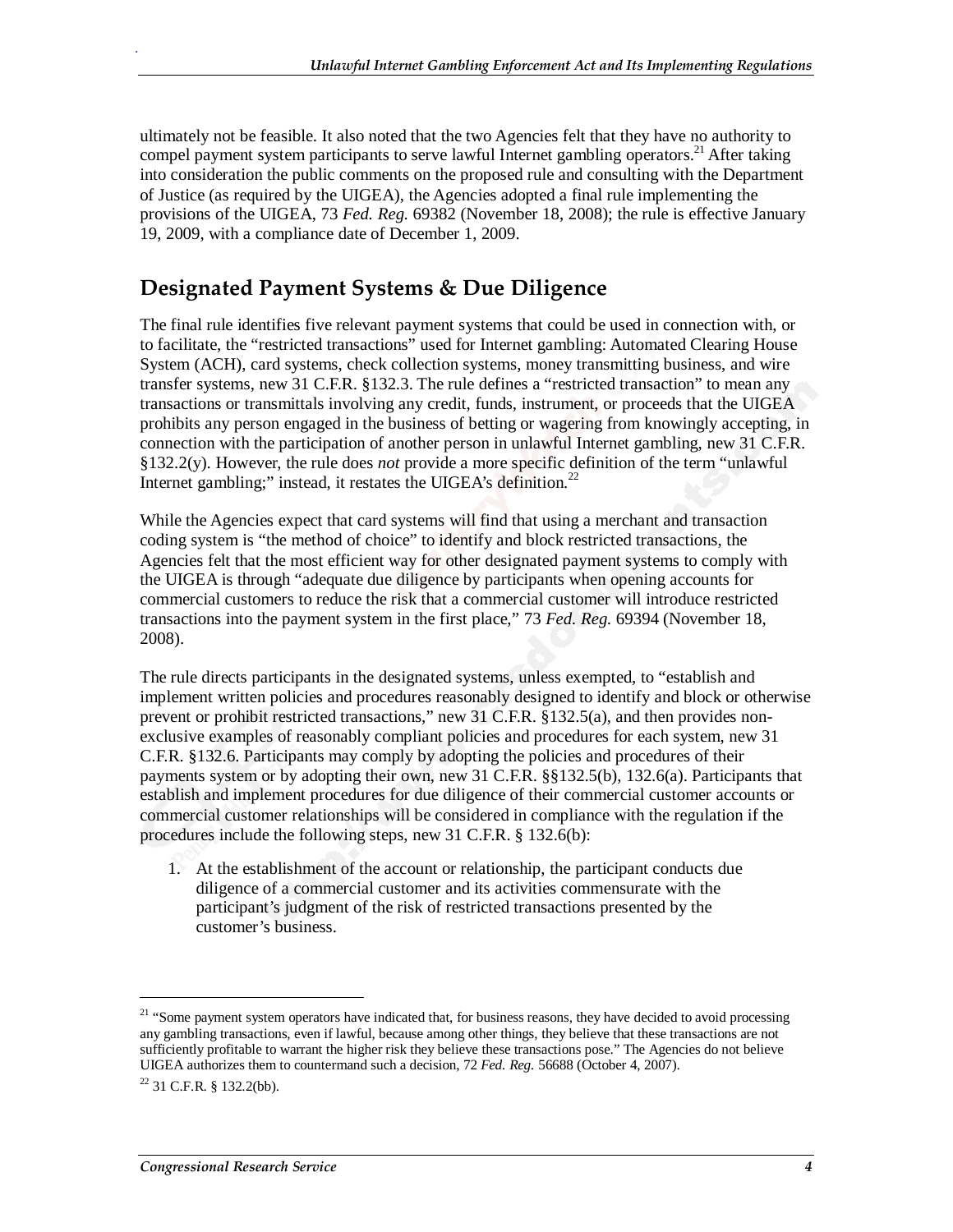- 2. Based on its due diligence, the participant makes a determination regarding the risk the commercial customer presents of engaging in an Internet gambling business. Such a determination may take one of the two courses set forth below:
	- a. The participant determines that the commercial customer presents a minimal risk of engaging in an Internet gambling business (such as commercial customers that are directly supervised by a federal functional regulator,  $^{23}$  or an agency, department, or division of the federal government or a state government), or
	- b. The participant cannot determine that the commercial customer presents a minimal risk of engaging in an Internet gambling business, in which case it must obtain a certification from the commercial customer that it does not engage in an Internet gambling business. If the commercial customer does engage in an Internet gambling business, the participant must obtain: (1) documentation that provides evidence of the customer's legal authority to engage in the Internet gambling business and a written commitment by the commercial customer to notify the participant of any changes in its legal authority to engage in its Internet gambling business, and (2) a third-party certification that the commercial customer's systems for engaging in the Internet gambling business are reasonably designed to ensure that the commercial customer's Internet gambling business will remain within the licensed or otherwise lawful limits, including with respect to age and location verification.
- 3. The participant notifies all of its commercial customers that restricted transactions are prohibited from being processed through the account or relationship, "through a term in the commercial customer agreement, a simple notice sent to the customer, or through some other method, "73 *Fed. Reg.* 69393 (November 18, 2008).

#### **Non-exclusive Examples of Compliant Policies and Procedures**

Of the five payment systems, a "card system" as understood by the regulations is one that settles transactions involving credit card, debit card, pre-paid card, or stored value product and in which the cards "are issued or authorized by the operator of the system and used to purchase goods or services or to obtain a cash advance," new 31 C.F.R. §132.2(f). Merchant codes are a standard feature of the system which permits the system to identify particular types of businesses, 71 *Fed. Reg.* 56684 (October 4, 2007). There are no card system exemptions from the regulations' requirements. Examples of reasonably compliant policies and procedures feature due diligence and prophylactic procedural components. The standards involve screening merchants to determine the nature of their business, a clause prohibiting restricted transactions within the merchant agreement, as well as maintaining and monitoring a business coding system to identify and block restricted transactions, new 31 C.F.R. §132.6(d).

1

<sup>&</sup>lt;sup>23</sup> The term "federal functional regulator" means—the Board of Governors of the Federal Reserve System; the Office of the Comptroller of the Currency; the Board of Directors of the Federal Deposit Insurance Corporation; (D) the Director of the Office of Thrift Supervision; (E) the National Credit Union Administration Board; and (F) the Securities and Exchange Commission. 15 U.S.C. § 6809.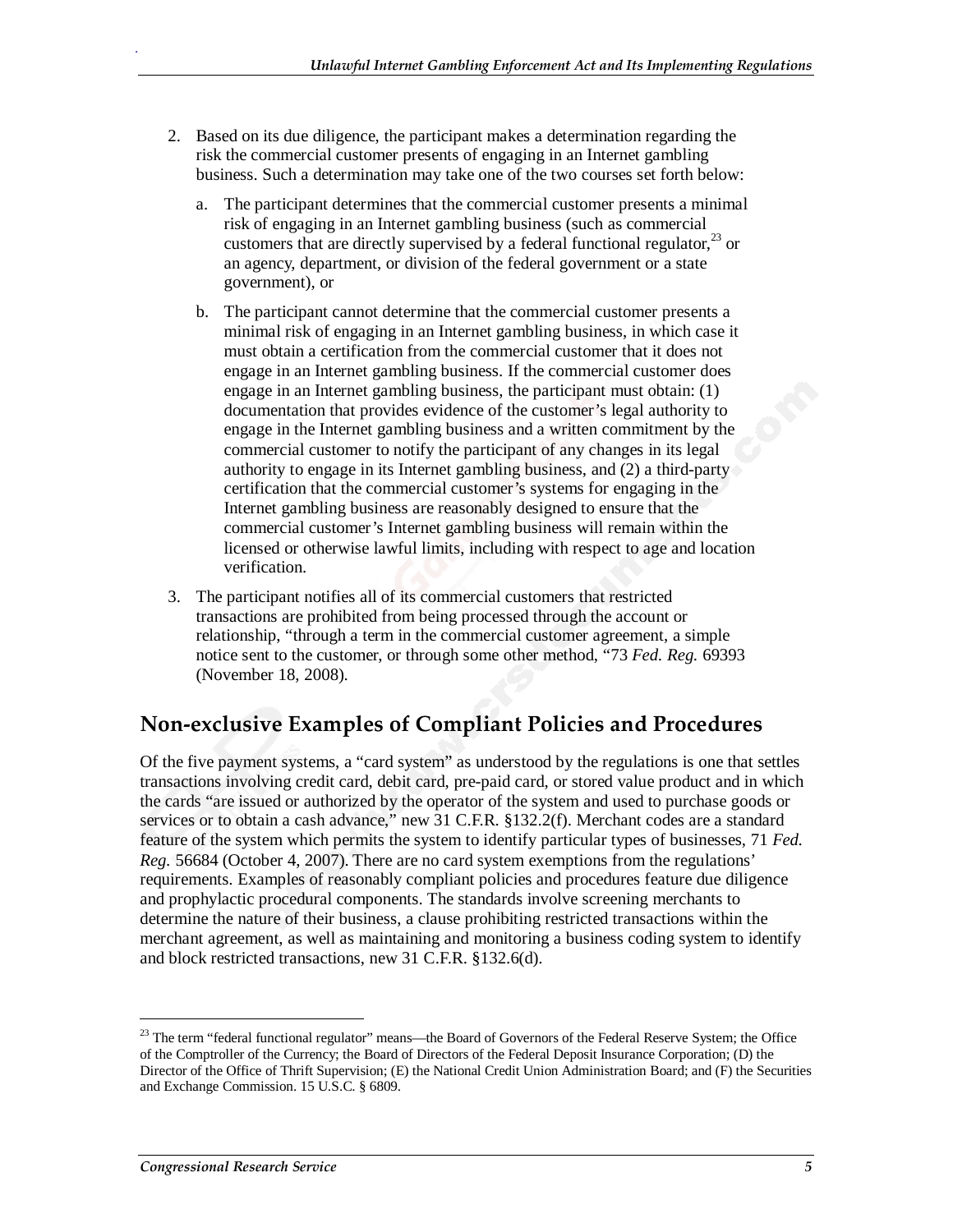"Money transmitting businesses" are entities such as Western Union and PayPal that are in the business of transmitting funds, 71 *Fed. Reg.* 56684 (October 4, 2007). They too are without exemption from the UIGEA implementing regulations. Examples of acceptable policies and procedures for money transmitting businesses feature procedures to identify the nature of a subscriber's business, subscriber agreements to avoid restricted transactions, procedures to check for suspicious payment patterns, and an outline of remedial actions (access denial, account termination)<sup>24</sup> to be taken when restricted transactions are found, new 31 C.F.R. §132.6(f).

The regulations contain exemptions in varying degrees for the other payment systems. In essence, because of the difficulties of identifying tainted transactions, they limit requirements to those who may deal directly with the unlawful Internet gambling businesses. In the case of "check collection systems," the coded information available to the system with respect to a particular check is limited information identifying the bank and account upon which the check is drawn, and the number and amount of the check, 72 *Fed. Reg*. 56687 (October 4, 2007). Information identifying the payee is not coded and a "requirement to analyze each check with respect to the payee would substantially ... reduce the efficiency of the check collection system," 72 *Fed. Reg*. 56687 (October 4, 2007). Consequently, the final rule exempts all participants in a particular check collection through a check collection system except for "the first U.S. institution to which a check is transferred, in this case the institution receiving the check deposit from the gambling business,"72 *Fed. Reg*. 56687 (October 4, 2007)—namely, the depositary bank, new 31 C.F.R.  $§132.4(b).$ 

Banks in which a payee deposits a check are covered by the regulations as are banks which receive a check for collection from a foreign bank. The rule offers examples for both circumstances. In the case of a check received from a foreign bank, examples of a depositary bank's reasonably compliant policies and procedures are procedures to inform the foreign banking office after the depositary bank has actual knowledge<sup>25</sup> that the checks are restricted transactions (such actual knowledge being obtained through notification by a government entity such as law enforcement or a regulatory agency), new 31 C.F.R.  $\S$ 132.6(e)(2). In the purely domestic cases, examples of reasonably compliant policies and procedures would include (1) due diligence in establishing and maintaining customer relations sufficient to identify the nature of a customer's business, and to provide for a prohibition on tainted transactions in the customer agreement, and (2) remedial action (refuse to deposit a check; close an account) should a tainted transaction be unearthed, new 31 C.F.R.  $$132.6(e)(1)$ .

"Wire transfer systems" come in two forms. One involves large volume transactions between banks; the second, customer-initiated transfers from one bank to another, 72 *Fed. Reg*. 56685 (October 4, 2007). Like the check collection systems, under current practices only the recipient bank is in a realistic position to determine the nature of the payee's business. The Agencies sought public comments on whether additional safeguards should be required of the initiating bank in such cases, 72 Fed. Reg. 56687 (October 4, 2007), but ultimately decided to exempt all but the bank receiving the transfer, new 31 C.F.R. §132.4(d).

<u>.</u>

 $24$  However, "[a]s the examples in the rule are non-exclusive, a system or participant may choose to include fines in its policies and procedures where appropriate." 73 *Fed. Reg.* 69393 (November 18, 2008).

<sup>&</sup>lt;sup>25</sup> "Actual knowledge" is defined by the regulation to mean, with respect to a transaction or commercial customer, "when a particular fact with respect to that transaction or commercial customer is known by or brought to the attention of (1) an individual in the organization responsible for the organization's compliance function with respect to that transaction or commercial customer, or (2) an officer of the organization." 31 C.F.R. § 132.2(a).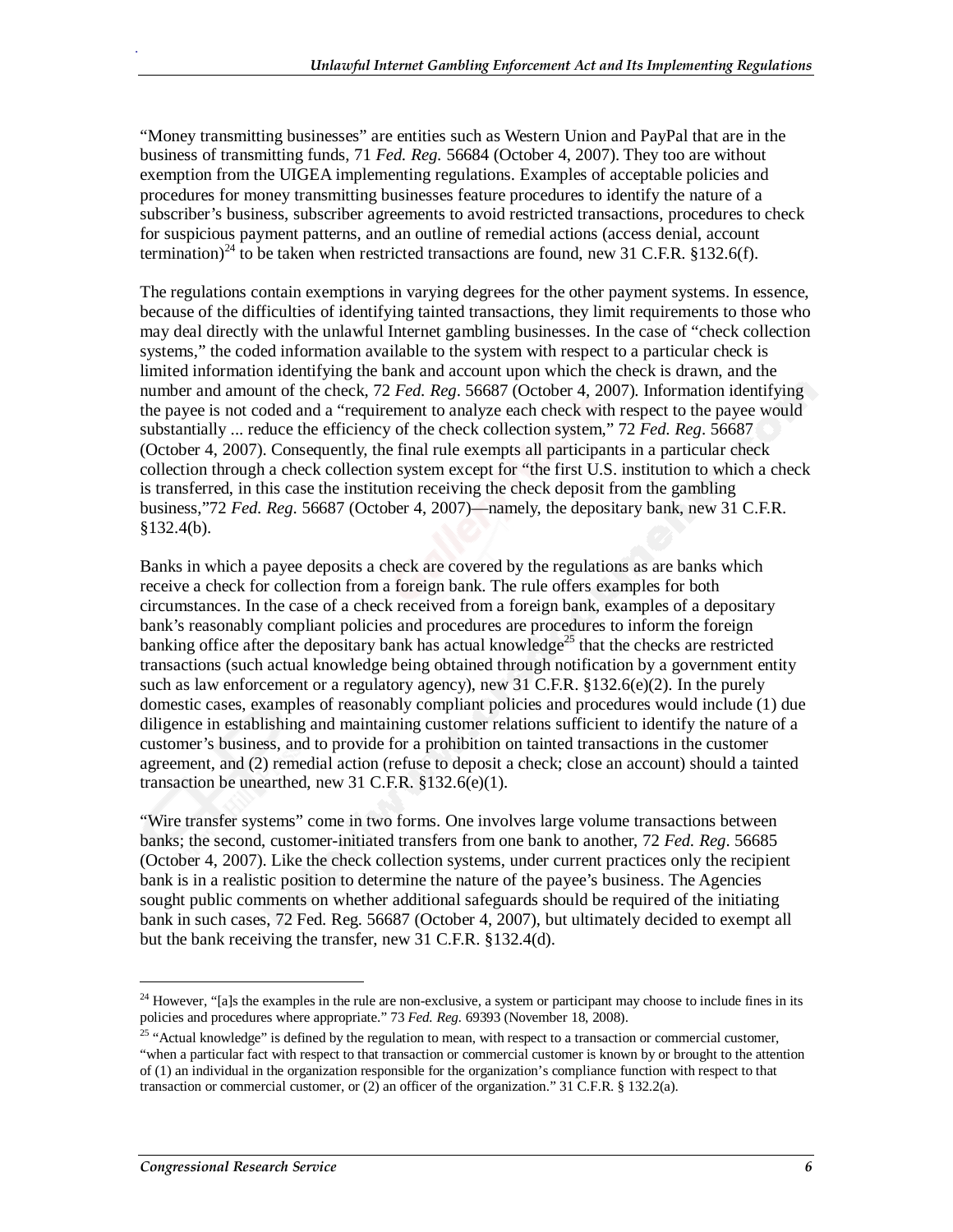Banks that receive a wire transfer (the beneficiary's bank) are covered by the regulations, and examples of reasonably compliant policies and practices resemble those provided for check collection system participants: know your customer, have a no-tainted transaction customer agreement clause, and have a remedial procedure (transfer denied; account closed) when tainted transactions surface, new 31 C.F.R. §132.6(g).

The "Automated Clearing House System" (ACH) is a system for settling batched electronic entries for financial institutions. The entries may be recurring credit transfers such as payroll direct deposit payments or recurring debit transfers such as mortgage payments, 72 *Fed. Reg*. 56683 (October 4, 2007). The entries may also include one time individual credit or debit transfers, *Id.* Banks periodically package credit and debit transfers and send them to a ACH system operator who sorts them out and assigns them to the banks in which the accounts to be credited or debited are found, *Id.* Participants are identified not according to whether they are transferring credits or debits but according which institution initiated the transfer, i.e. originating depository financial institutions (ODFI) and receiving depository financial institutions (RDFI), *Id.* 

The final rule exempts all participants processing a particular transaction through an ACH system, except for the RFDI in an ACH credit transaction, the ODFI in an ACH debit transaction, and the receiving gateway operator that receives instructions for an ACH debit transaction directly from a foreign sender, new 31 C.F.R. §132.4(a). These entities are not exempt under the theory that in any tainted transaction they will be in the best position to assess the nature of the business of the beneficiary of the transfer and to identify and block transfers to unlawful Internet gambling operators, 72 *Fed. Reg*. 56686 (October 4, 2007). The ACH system operator, ODFIs in a credit transaction and RDFIs in a debit transaction are exempt from the regulations, however, *Id.*

The examples of ACH system reasonably compliant policies and procedures are comparable to those for check collection and wire transfer systems: in purely domestic cases, know your customer, have a no-tainted transaction customer agreement clause, have a remedial procedure (disallow origination of ACH debit transactions; account closed) when tainted transactions surface; in the case of receiving transfers from overseas, know your foreign gateway operator, have a no-tainted transaction agreement, have a remedial procedure (ACH services denied; termination of cross-border relationship) when tainted transactions surface, new 31 C.F.R. §132.6(c). The Agencies explained that U.S. participants processing *outbound* cross-border credit transactions (ACH credits and wire transfers) are exempted "because there are no reasonably practical steps that a U.S. participant could take to prevent their consumer customers from sending restricted transactions cross-border," 73 *Fed. Reg.* 69389 (November 18, 2008). The Agencies explained that there is insufficient information to allow U.S. participants to identify and block restricted transactions in cross-border ACH credit transactions and sending wire transfers abroad, *Id.* 

#### **Unlawful Internet Gambling Operators Watch List**

In the proposed regulations, the Agencies had explained why they did not follow a list-ofunlawful-Internet-gamblers approach similar to that used to deny drug dealers and terrorists access to American financial services (such as those administered by the Office of Foreign Assets Control (OFAC)), 72 *Fed. Reg*. 56690 (October 4, 2007).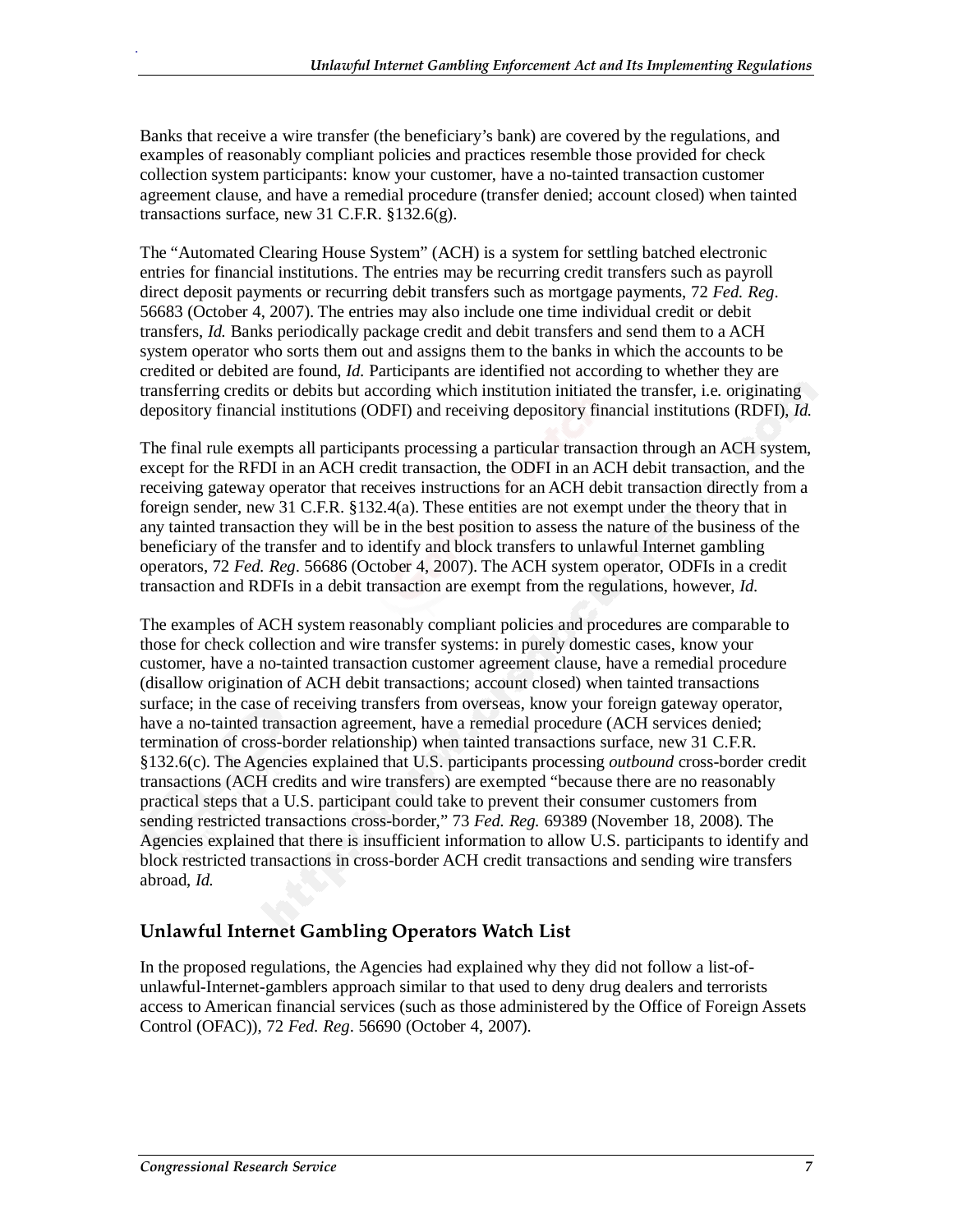The OFAC system is a product of the International Economic Emergency Powers Act (IEEPA) which grants the President extraordinary powers to deal with foreign threats to the national security, foreign policy or economy of the United States.<sup>26</sup> The Presidents have exercised their powers under IEEPA to bar financial dealings with various identified drug dealers and terrorists among others.<sup>27</sup> OFAC maintains an online list of the dealers and terrorists subject to the freeze.<sup>28</sup> It might be thought that assembling a list of known unlawful Internet gambling operators and their fiscal accomplices might work just as well.

After considering the public comments on this issue, the Agencies concluded that maintaining such a list would be a time-consuming effort for which they lack the expertise, and they also questioned its effectiveness, 73 *Fed. Reg.* 69384 (November 18, 2008). The Agencies provided several reasons to support their position that the watch list would be inefficient and ineffective in preventing unlawful activity:

- Because the UIGEA does not precisely define what activities constitute unlawful Internet gambling, but rather refers to activities that are illegal under various federal or state gambling laws, creating such a list would require the Agencies to interpret those laws in a way that might "set up conflicts or confusion with interpretations by the entities that actually enforce those laws."
- The payment transactions may not necessarily be made payable to the business's listed name.
- The list might become quickly outdated to the extent that Internet gambling businesses could quickly change their payments information to evade the law.

## **Legislation in the 111th Congress**

Several bills have been introduced in the  $111<sup>th</sup>$  Congress that would liberalize federal online gambling laws.

## **Reasonable Prudence in Regulation Act**

Introduced by Representative Frank, the Chairman of the House Financial Services Committee, the Reasonable Prudence in Regulation Act (H.R. 2266) would delay the date for compliance with the UIGEA regulations by one year, until December 1, 2010.

1

<sup>26 50</sup> U.S.C. §§ 1701-1707.

<sup>27</sup> *See e.g.*, E.O. 12978, Blocking Assets and Prohibiting Transactions With Significant Narcotics Traffickers, 60 *Fed. Reg.* 54579 (October 21, 1995); E.O. 13219, Blocking Property of Persons Who Threaten International Stabilization Efforts in the Western Balkans, 66 *Fed. Reg.* 34777 (June 26, 2001).

<sup>&</sup>lt;sup>28</sup> 31 C.F.R. ch.V, App.A (July 1, 2006), available on November 1, 2007 at http://www.treasury.gov/offices/ enforcement/ofac/sdn/t11sdn.pdf.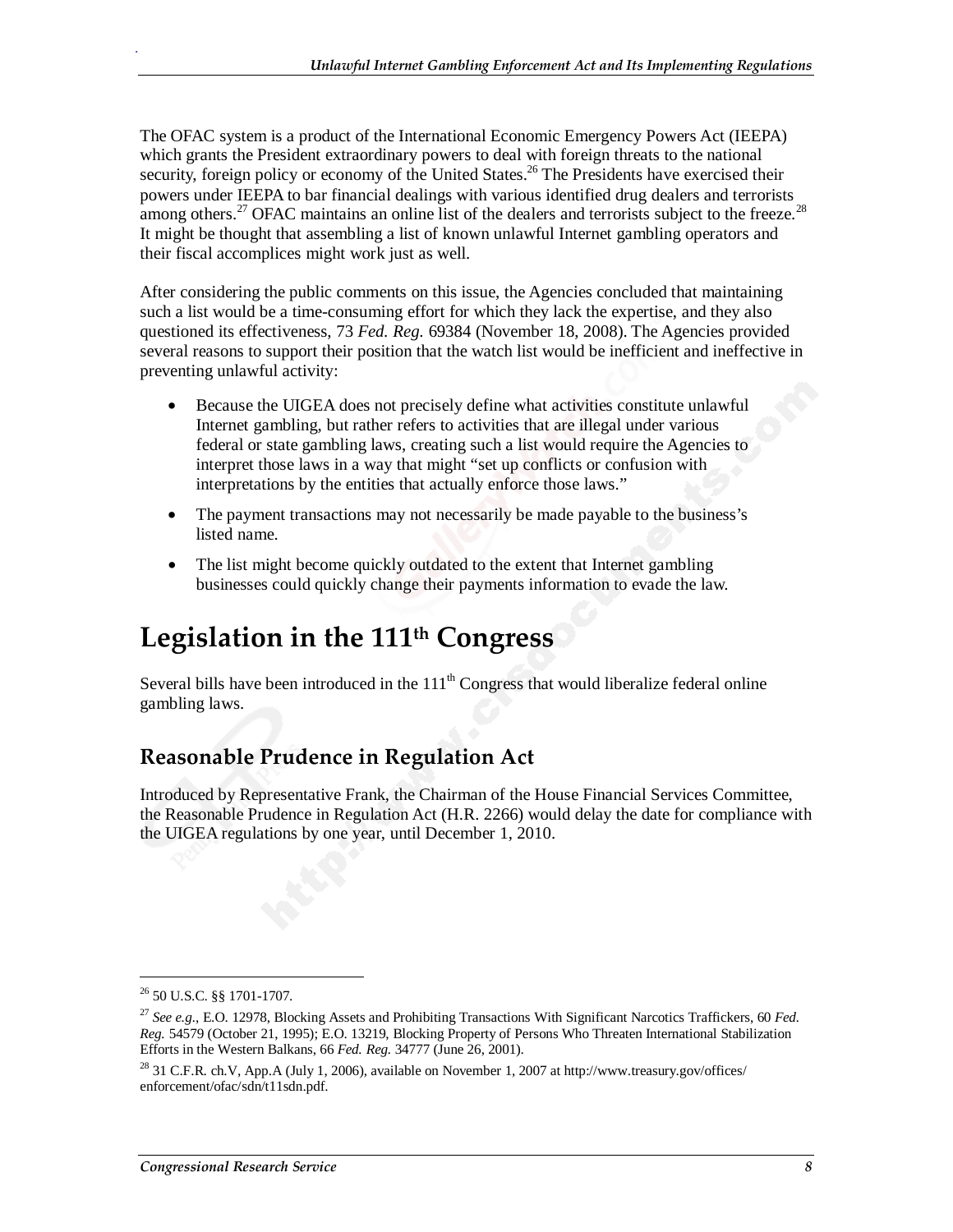## **Internet Gambling Regulation, Consumer Protection, and Enforcement Act**

Another bill introduced by Representative Frank, the Internet Gambling Regulation, Consumer Protection, and Enforcement Act (H.R. 2267), would establish a federal licensing regime under which Internet gambling operators may lawfully accept bets or wagers from individuals located in the United States. The Secretary of the Treasury would have full regulatory authority over the Internet gambling licensing program, including the power to approve, deny, renew, or revoke licenses to operate an Internet gambling facility. In addition, H.R. 2267 would establish specific minimum standards for Internet gambling licensees to satisfy, including the following: $^{29}$ 

- 1. Establishing safeguards to verify that the customer placing a bet or wager is of legal age as defined by the law of the state or tribal area in which the individual is located at the time the bet or wager is placed.
- 2. Requiring mechanisms that verify that the customer placing a bet or wager is physically located in a jurisdiction that permits Internet gambling.
- 3. Ensuring the collection of all taxes relating to Internet gambling from customers and from any licensee.
- 4. Maintaining safeguards to combat fraud, money laundering, and the financing of terrorism.
- 5. Maintaining safeguards to protect the customer's privacy and security.
- 6. Establishing safeguards to combat compulsive Internet gambling.

Indian tribes and states may opt out of the Internet gambling regime if they provide notice to the Secretary of the Treasury before the end of the 90-day period after enactment of the Internet Gambling Regulation, Consumer Protection, and Enforcement Act.<sup>30</sup> Therefore, customers located within Indian tribes and states that elected to opt out would be prohibited from engaging in Internet gambling activities,  $31$  and licensees would be responsible for blocking access to those customers. Finally, the bill contains a clause that expressly states that H.R. 2267 does not provide any authorization for an Internet gambling facility to knowingly accept bets or wagers on sporting events in violation of federal law.<sup>32</sup>

1

 $^{29}$  H.R. 2267, § 2, adding new 31 U.S.C. § 5383(g).

<sup>30</sup> *Id.,* adding new 31 U.S.C. § 5386. Although the bill's Indian tribe opt-out provision requires Indian tribes' principal chief or other chief executive officer to inform the Secretary of the Treasury of the decision to opt out from allowing individuals in their jurisdiction to participate in Internet gambling, the bill's state opt-out provision requires the governor of a state to inform the "Director" of such opt-out. Yet the term "Director" is nowhere defined in the legislation. The reference to "Director" may well be an unintentional carry-over from Representative Frank's bill in the 110<sup>th</sup> Congress, H.R. 2046, which would have empowered the Director of the Financial Crimes Enforcement Network to oversee and operate the Internet gambling licensing program that would have been established under that bill.

<sup>&</sup>lt;sup>31</sup> A state or tribe's decision to opt out does not necessarily mean that persons located within the state or tribal land are prohibited from all Internet gambling activities; rather, the state's governor or the tribal chief must clearly identify the "nature and extent" of the limitation on bets and wagers. *Id.*

<sup>32</sup> H.R. 2267, § 2, adding new 31 U.S.C. § 5387. Under existing federal law, it is unlawful for a governmental entity or a private person to sponsor, operate, advertise, promote, license, or authorize a lottery, sweepstakes, or other betting, gambling, or wagering scheme based, directly or indirectly, on one or more competitive games in which amateur or professional athletes participate, with certain limited exceptions (parimutuel animal racing or jai-alai games). 28 U.S.C. § 3702. However, the UIGEA's definition of "bet or wager" explicitly does not include participation in any fantasy or (continued...)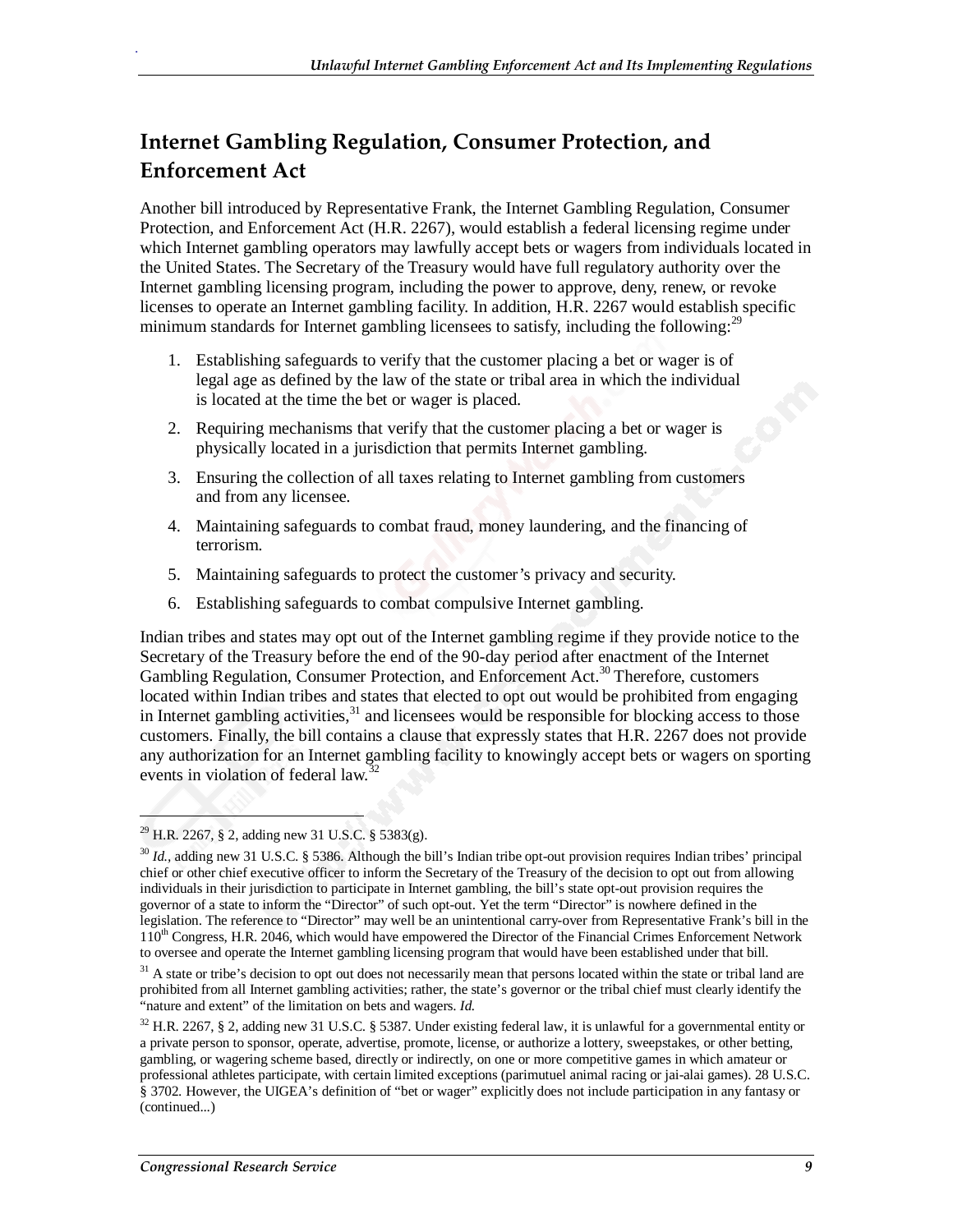### **Internet Gambling Regulation and Tax Enforcement Act of 2009**

Representative McDermott introduced a related bill to Representative Frank's licensing legislation, the Internet Gambling Regulation and Tax Enforcement Act of 2009 (H.R. 2268). This bill would establish a licensing fee regime within the Internal Revenue Code for Internet gambling operators. In support of the legislation, Representative McDermott cited an April 2009 study conducted by the accounting firm PricewaterhouseCoopers that estimated that regulating Internet gambling could generate up to \$48.6 billion (excluding online sports gambling) or \$62.7 billion (including online sports gambling) in federal revenues over a 10-year period.<sup>33</sup> H.R. 2268 would require each licensee to pay a monthly Internet gambling license fee in an amount equal to 2% of all funds deposited by customers during that month.<sup>34</sup> In addition, customers would be required to pay income taxes on their Internet gambling winnings.<sup>35</sup>

## **Internet Poker and Game of Skill Regulation, Consumer Protection, and Enforcement Act of 2009**

Senator Menendez introduced the Internet Poker and Game of Skill Regulation, Consumer Protection, and Enforcement Act of 2009 (S. 1597), which offers many of the same provisions as Representative Frank's licensing bill, but only allows the licensing of businesses that operate online games "in which success is predominantly determined by the skill of the players, including poker, chess, bridge, mah-jong, and backgammon";<sup>36</sup> the bill would not permit online betting or wagering with respect to games of chance. Similar to Representative Frank's bill, S. 1597 would allow states and tribes to opt out of the licensing regime. In addition (and unlike H.R. 2267), Senator Menendez's bill would require the Director of the Financial Crimes Enforcement Network, within 120 days after the bill's enactment, to submit to the Treasury Secretary a list of "unlawful Internet gambling enterprises" that identifies any person who has violated UIGEA more than 10 days after the date of the bill's enactment; such a list is to be posted on the Department of the Treasury website for public access and also distributed to "all persons who are required to comply with" the regulations promulgated by the Federal Reserve and the Treasury Department.<sup>37</sup> Finally, S. 1597 would impose an Internet gaming license fee similar to Representative McDermott's bill, but instead of 2%, Senator Menendez's bill would require a licensee to pay a monthly federal license fee equal to 5% of its Internet gaming deposited funds for the calendar month.<sup>38</sup> Unlike H.R. 2268, S. 1597 would require a licensee to also pay a monthly state or tribal government gaming license fee of 5% of the gaming operator's monthly deposits.39 The state or tribal government gaming license fees received in the Treasury of the

1

<sup>(...</sup>continued)

simulation sports games,  $31$  U.S.C.  $\S$  5362(1)(E)(ix).

<sup>33</sup> Press Release, *Rep. McDermott Introduces Internet Gaming Tax Legislation Companion Bill to Rep. Frank's Legislation to License and Regulate Online Gaming,* May 6, 2009 (referring to PricewaterhouseCoopers, *Estimate of Federal Revenue Effect of Proposal to Regulate and Tax Online Gambling* (April 24, 2009), *available at*  http://www.safeandsecureig.org/media/pwc09.pdf).

<sup>34</sup> H.R. 2268, § 2(a), adding new 26 U.S.C. § 4491(a).

<sup>35</sup> *Id.,* § 4(d), adding new 26 U.S.C. § 861(a)(9).

<sup>36</sup> S. 1597, § 102(a), adding new 31 U.S.C. § 5381(5).

<sup>37</sup> *Id.*, § 103(a), adding new 31 U.S.C. § 5368.

<sup>38</sup> *Id.*, § 202(a), adding new 26 U.S.C. § 4491(b)(1).

<sup>39</sup> *Id.*, § 202(a), adding new 26 U.S.C. § 4491(b)(2).